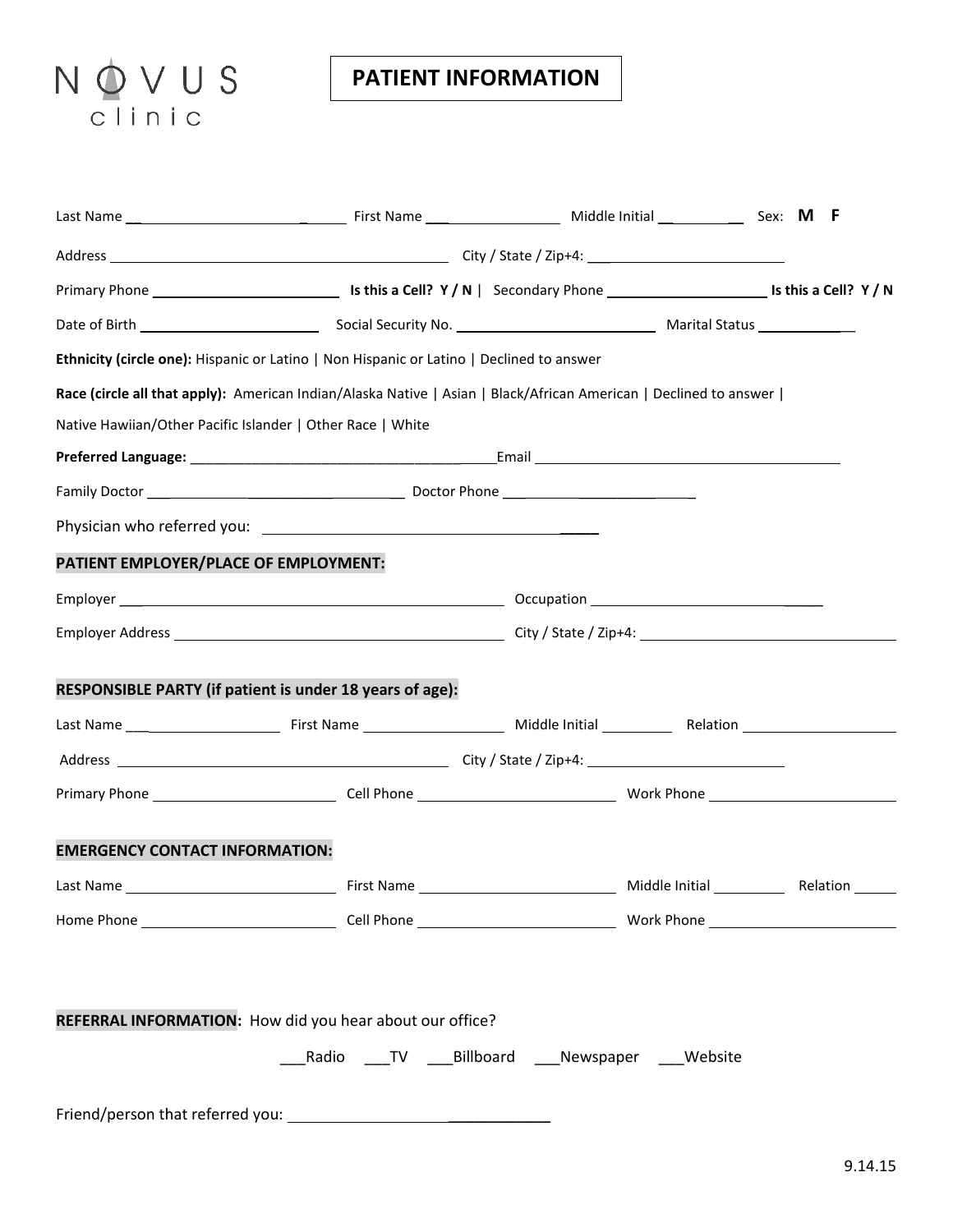| <b>INSURANCE COVERAGE #1:</b>                                        | Co-Pay: $\frac{2}{\sqrt{2}}$ |  | Medical Plan <b>Mancille 1918</b> Vision Plan |  |  |
|----------------------------------------------------------------------|------------------------------|--|-----------------------------------------------|--|--|
|                                                                      |                              |  |                                               |  |  |
|                                                                      |                              |  |                                               |  |  |
|                                                                      |                              |  |                                               |  |  |
|                                                                      |                              |  |                                               |  |  |
| INSURANCE COVERAGE #2: Co-Pay: ________ Medical Plan ____Vision Plan |                              |  |                                               |  |  |
|                                                                      |                              |  |                                               |  |  |
|                                                                      |                              |  |                                               |  |  |
|                                                                      |                              |  |                                               |  |  |
|                                                                      |                              |  |                                               |  |  |
| <b>INSURANCE COVERAGE #3:</b>                                        |                              |  | ____Medical Plan _____Vision Plan             |  |  |
|                                                                      |                              |  |                                               |  |  |
|                                                                      |                              |  |                                               |  |  |
|                                                                      |                              |  |                                               |  |  |
|                                                                      |                              |  |                                               |  |  |

The Above information is true to the best of my knowledge. I authorize the release of any medical information necessary to process this bill to my insurance company, and request payment of benefits to be paid to System Optics, Inc. I acknowledge that I am financially responsible any balance (deductibles, coinsurance, copays, and non-covered services) my insurance determines is my responsibility.

**Signature: \_\_\_\_\_\_\_\_\_\_\_\_\_\_\_\_\_\_\_\_\_\_\_\_\_\_\_\_\_\_\_\_\_\_\_\_\_\_\_\_\_\_\_\_\_\_\_ Date**: \_\_\_\_\_\_\_\_\_\_\_\_\_\_\_\_\_\_\_\_\_\_

I authorize Novus Clinic, (System Optics, Inc.) to view my external prescription history via SureScripts or any eprescribe service. I understand that prescription history from multiple, other unaffiliated providers, insurance companies and pharmacy benefit managers may be viewable by my providers and staff here. It may include prescriptions back in time for several years. My signature certifies that I read and understand the scope of my consent and that I authorize the access.

**Signature: \_\_\_\_\_\_\_\_\_\_\_\_\_\_\_\_\_\_\_\_\_\_\_\_\_\_\_\_\_\_\_\_\_\_\_\_\_\_\_\_\_\_\_\_\_\_\_ Date**: \_\_\_\_\_\_\_\_\_\_\_\_\_\_\_\_\_\_\_\_\_\_\_